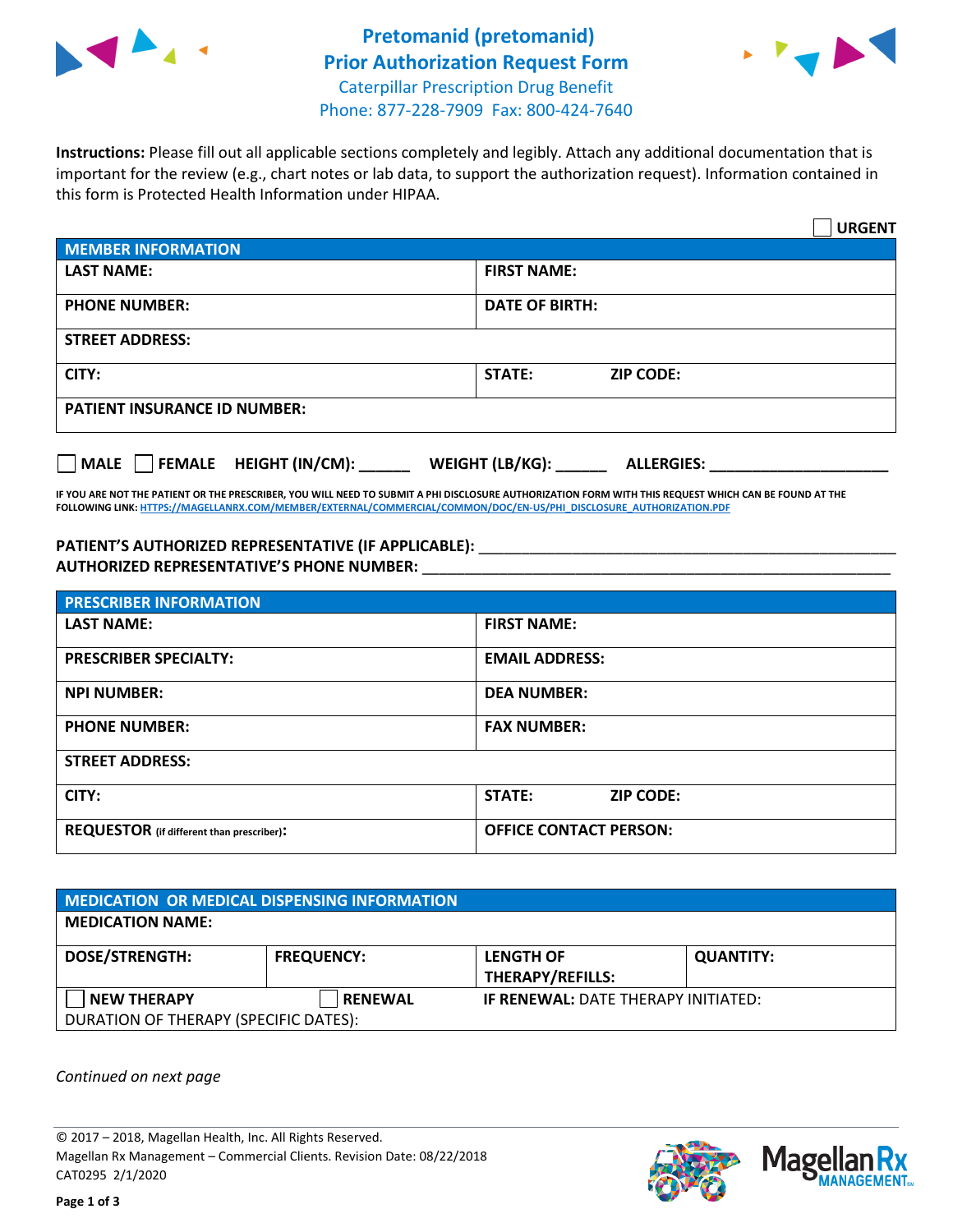



| MEMBER'S LAST NAME: NAME:                                                                                                                                                                                                                                                                                                                                                | MEMBER'S FIRST NAME:                                                                                                                        |                                                                                                                                                                                                                                |  |  |  |
|--------------------------------------------------------------------------------------------------------------------------------------------------------------------------------------------------------------------------------------------------------------------------------------------------------------------------------------------------------------------------|---------------------------------------------------------------------------------------------------------------------------------------------|--------------------------------------------------------------------------------------------------------------------------------------------------------------------------------------------------------------------------------|--|--|--|
|                                                                                                                                                                                                                                                                                                                                                                          | 1. HAS THE PATIENT TRIED ANY OTHER MEDICATIONS FOR THIS CONDITION?                                                                          | <b>NO</b><br>YES (if yes, complete below)                                                                                                                                                                                      |  |  |  |
| <b>MEDICATION/THERAPY (SPECIFY</b><br>DRUG NAME AND DOSAGE):                                                                                                                                                                                                                                                                                                             | <b>DURATION OF THERAPY (SPECIFY</b><br>DATES):                                                                                              | <b>RESPONSE/REASON FOR</b><br><b>FAILURE/ALLERGY:</b>                                                                                                                                                                          |  |  |  |
|                                                                                                                                                                                                                                                                                                                                                                          |                                                                                                                                             |                                                                                                                                                                                                                                |  |  |  |
| <b>2. LIST DIAGNOSES:</b>                                                                                                                                                                                                                                                                                                                                                |                                                                                                                                             | <b>ICD-10:</b>                                                                                                                                                                                                                 |  |  |  |
| $\Box$ Extensively drug resistant tuberculosis (XDR-TB)                                                                                                                                                                                                                                                                                                                  |                                                                                                                                             |                                                                                                                                                                                                                                |  |  |  |
| □ Multi-drug resistant tuberculosis (MDR-TB)                                                                                                                                                                                                                                                                                                                             |                                                                                                                                             |                                                                                                                                                                                                                                |  |  |  |
| □ Other diagnosis: ______________________ICD-10                                                                                                                                                                                                                                                                                                                          |                                                                                                                                             |                                                                                                                                                                                                                                |  |  |  |
| 3. REQUIRED CLINICAL INFORMATION: PLEASE PROVIDE ALL RELEVANT CLINICAL INFORMATION TO SUPPORT A<br>PRIOR AUTHORIZATION.                                                                                                                                                                                                                                                  |                                                                                                                                             |                                                                                                                                                                                                                                |  |  |  |
| <b>Clinical Information:</b>                                                                                                                                                                                                                                                                                                                                             |                                                                                                                                             |                                                                                                                                                                                                                                |  |  |  |
| Has the patient been non-responsive to isoniazid, rifamycins (such as rifampin), a fluoroquinolone (such as<br>levofloxacin) AND an injectable (such as amikacin)? □ Yes □ No Please submit documentation                                                                                                                                                                |                                                                                                                                             |                                                                                                                                                                                                                                |  |  |  |
| Has the patient been non-responsive to the best available regimen for at least 6 months?<br>$\Box$ Yes $\Box$ No Please submit documentation                                                                                                                                                                                                                             |                                                                                                                                             |                                                                                                                                                                                                                                |  |  |  |
| Is the patient inolerant of ANY of the following?: Para-amino salicylic acid, ethionamide, aminoglycosides (such as<br>amikacin), or fluoroquinolones (such as levofloxacin) DYES DNo Please submit documentation                                                                                                                                                        |                                                                                                                                             |                                                                                                                                                                                                                                |  |  |  |
| Is the prescriber an infectious disease specialist? $\Box$ Yes $\Box$ No                                                                                                                                                                                                                                                                                                 |                                                                                                                                             |                                                                                                                                                                                                                                |  |  |  |
|                                                                                                                                                                                                                                                                                                                                                                          | Has the patient had a chest x-ray consistent with pulmonary TB? $\Box$ Yes $\Box$ No Please submit documentation                            |                                                                                                                                                                                                                                |  |  |  |
| Are there any other comments, diagnoses, symptoms, medications tried or failed, and/or any other information the<br>physician feels is important to this review?                                                                                                                                                                                                         |                                                                                                                                             |                                                                                                                                                                                                                                |  |  |  |
|                                                                                                                                                                                                                                                                                                                                                                          |                                                                                                                                             |                                                                                                                                                                                                                                |  |  |  |
| *Please note: Not all drugs/diagnoses are covered on all plans. This request may be denied unless all required<br>information is received.                                                                                                                                                                                                                               |                                                                                                                                             |                                                                                                                                                                                                                                |  |  |  |
| ATTESTATION: I attest the information provided is true and accurate to the best of my knowledge. I understand that                                                                                                                                                                                                                                                       |                                                                                                                                             |                                                                                                                                                                                                                                |  |  |  |
| the Health Plan, insurer, Medical Group or its designees may perform a routine audit and request the medical<br>information necessary to verify the accuracy of the information reported on this form.                                                                                                                                                                   |                                                                                                                                             |                                                                                                                                                                                                                                |  |  |  |
|                                                                                                                                                                                                                                                                                                                                                                          | Prescriber Signature or Electronic I.D. Verification: ___________________________                                                           | Date: the contract of the contract of the contract of the contract of the contract of the contract of the contract of the contract of the contract of the contract of the contract of the contract of the contract of the cont |  |  |  |
|                                                                                                                                                                                                                                                                                                                                                                          | CONFIDENTIALITY NOTICE: The documents accompanying this transmission contain confidential health information that is legally privileged. If |                                                                                                                                                                                                                                |  |  |  |
| you are not the intended recipient, you are hereby notified that any disclosure, copying, distribution, or action taken in reliance on the contents<br>of these documents is strictly prohibited. If you have received this information in error, please notify the sender immediately (via return FAX)<br>and arrange for the return or destruction of these documents. |                                                                                                                                             |                                                                                                                                                                                                                                |  |  |  |
|                                                                                                                                                                                                                                                                                                                                                                          |                                                                                                                                             |                                                                                                                                                                                                                                |  |  |  |
|                                                                                                                                                                                                                                                                                                                                                                          |                                                                                                                                             |                                                                                                                                                                                                                                |  |  |  |

© 2017 – 2018, Magellan Health, Inc. All Rights Reserved. Magellan Rx Management – Commercial Clients. Revision Date: 08/22/2018 CAT0295 2/1/2020